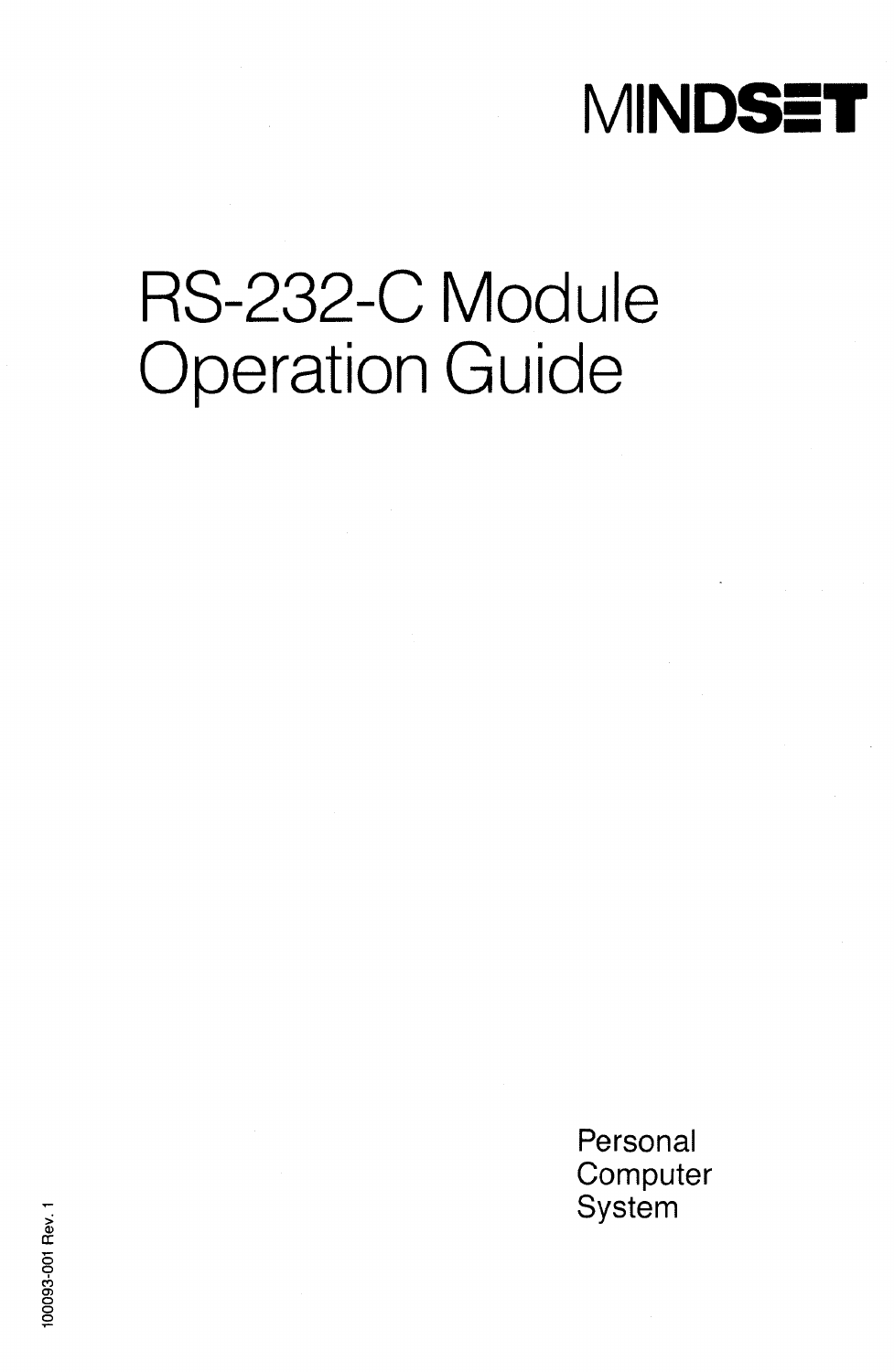#### **LIMITED WARRANTY**

Mindset Corporation ("Mindset") warrants the product it manufactures for a period of 90 days from the date of purchase. During the warranty period, Mindset at its option will repair or replace components that prove to be defective at no charge provided the product is returned to an authorized Mindset dealer.

This warranty does not apply if, in the opinion of Mindset, the product has been damaged by accident, misuse, misapplication, or as a result of service or modification by other than an authorized Mindset dealer.

NO OTHER WARRANTIES ARE EXPRESS OR IMPLIED, INCLUDING, BUT NOT LIMITED TO, THE IMPLIED WARRANTIES OF MERCHANTABILITY AND FIT-NESS FOR A PARTICULAR PURPOSE. ANY IMPLIED WARRANTIES ARE LIMITED IN DURATION TO THE WARRANTY PERIOD SET FORTH ABOVE. IN NO EVENT SHALL MINDSET BE LIABLE FOR LOST PROFITS, LOSS OF GOODWILL, OR ANY OTHER SPECIAL OR CONSEQUENTIAL DAMAGES.

This warranty gives you specific legal rights. You may also have other rights, or certain limitations herein may not apply to you under applicable state law.

MINDSET is a trademark of Mindset Corporation.

Copyright © 1983, Mindset Corporation. All rights reserved. Printed in U.S.A. **100093-001 Rev.** 1 A Tec-Ed manual.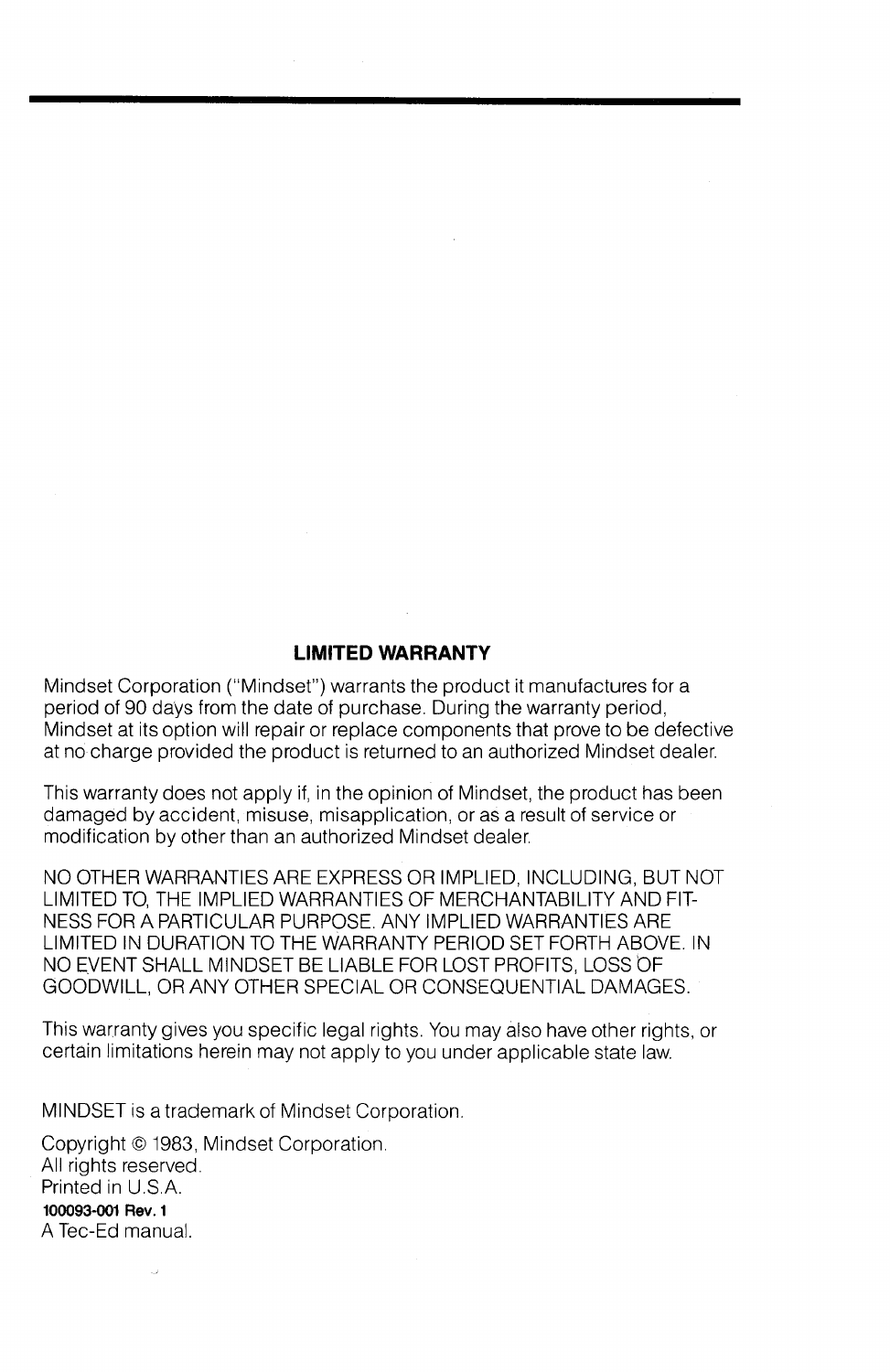#### **FEDERAL COMMUNICATIONS COMMISSION RADIO FREQUENCY INTER-FERENCE STATEMENT**

#### **INSTRUCTIONS TO USER**

This equipment generates and uses radio frequency energy and if not installed and used properly, that is, in strict accordance with the manufacturer's instructions, may cause interference to radio and television reception. It has been type tested and found to comply with the limits for a class B computing device in accordance with the specifications in Subpart J of Part 15 of FCC Rules which are designed to provide reasonable protection against such interference in a residential installation. However, there is no guarantee that interference will not occur in a particular installation. If this equipment does cause interference to radio or television reception, which can be determined by turning the equipment off and on, the user is encouraged to try to correct the interference by one or more of the following measures:

Reorient the receiving antenna.

Relocate the computer with respect to the receiver.

Move the computer away from the receiver.

Plug the computer into a different outlet so that computer and receiver are on different branch circuits.

If necessary, the user should consult the dealer or an experienced radio/ television technician for additional suggestions. The user may find the following booklet prepared by the Federal Communications Commission helpful:

"How to Identify and Resolve Radio-TV Interference Problems".

This booklet is available from the U.S. Government Printing Office, Washington, D.C. 20402, Stock No. 004-000-00345-4.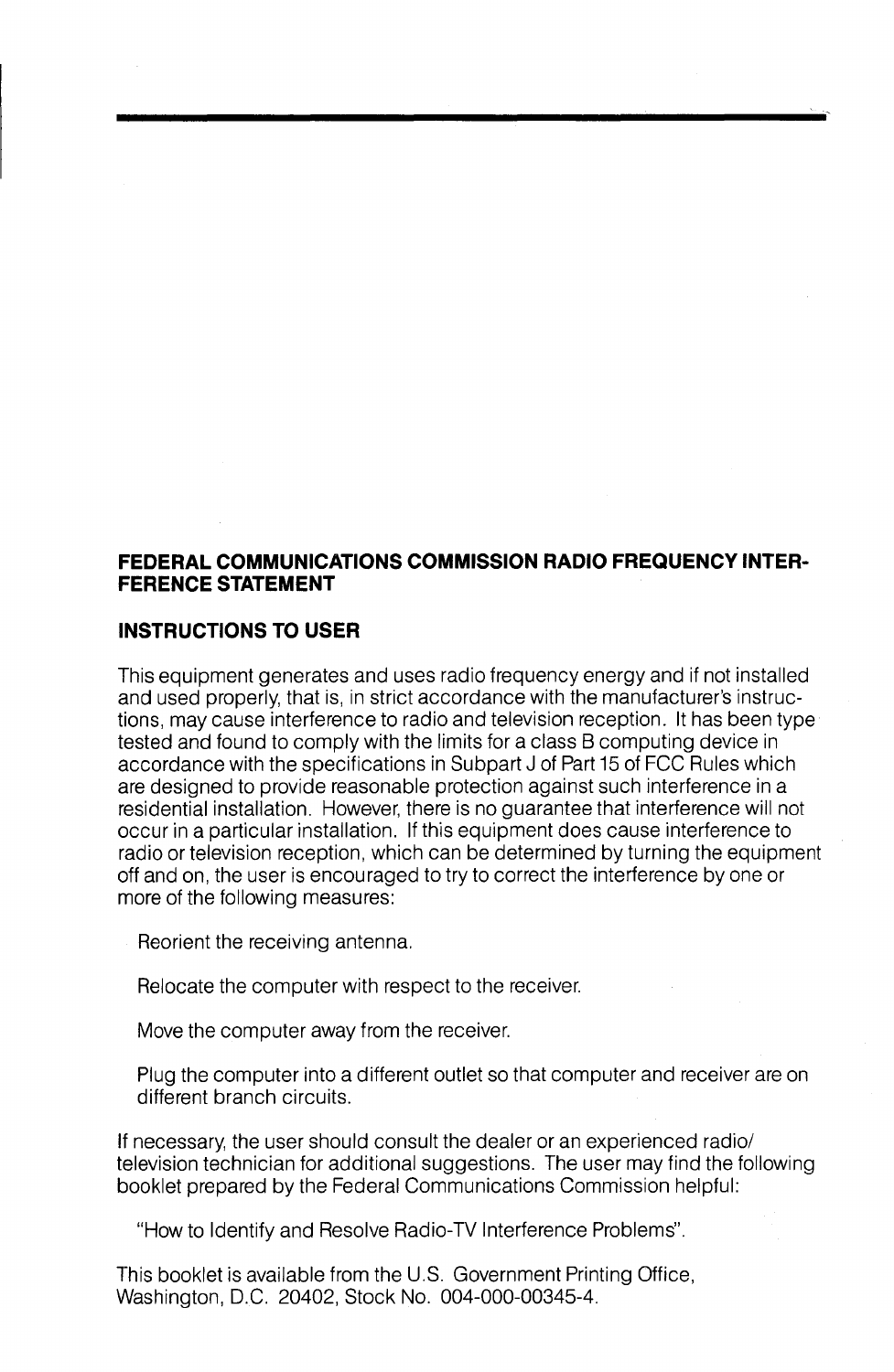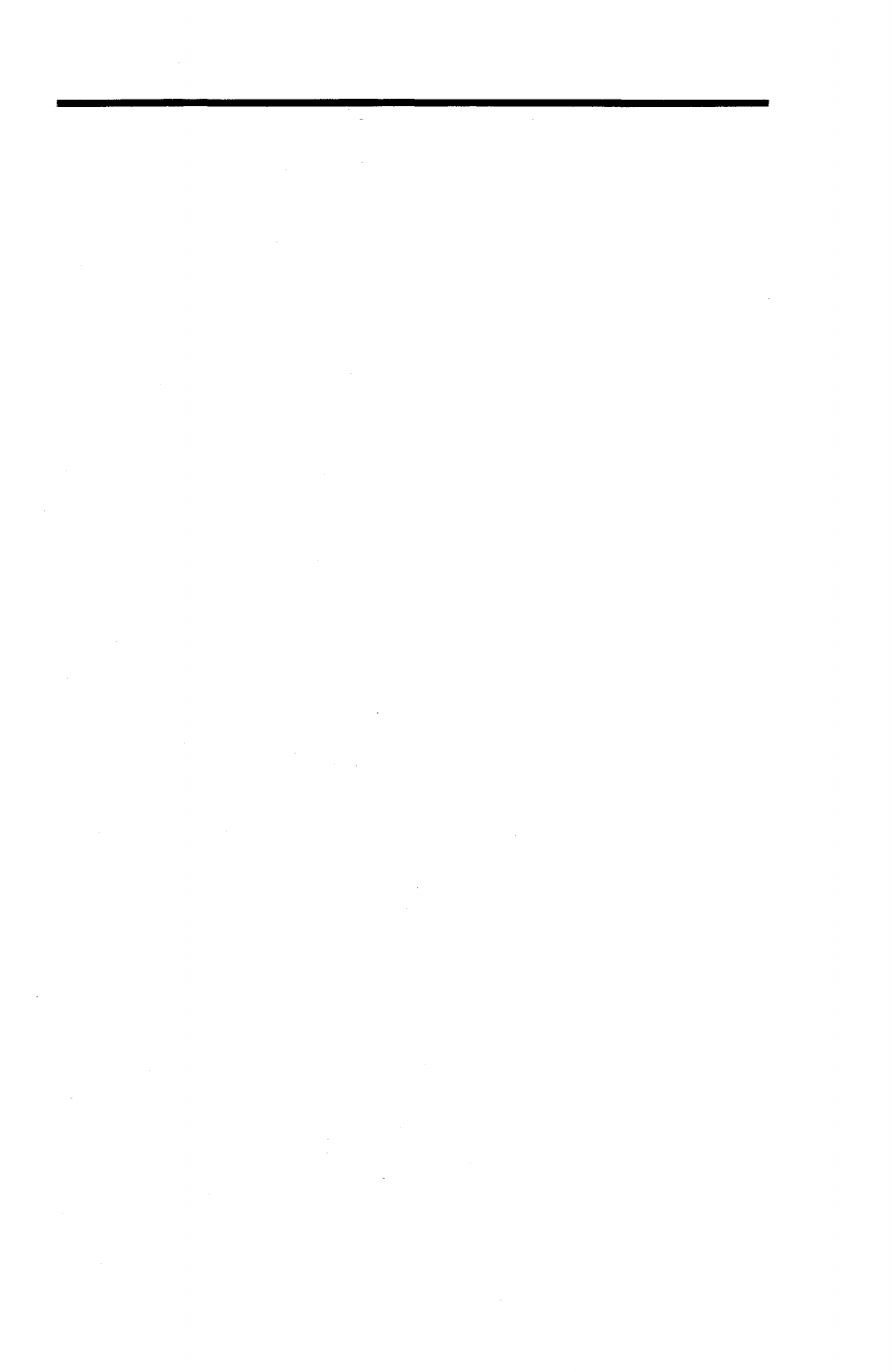### **Section 1**

### **Introduction**

The Mindset™ RS-232-C Module enables you to link your Mindset Personal Computer to any RS-232-C serial-communications device for a variety of applications.

The RS-232-C Module is a single-width, input/output (I/O) module that you insert into the System Unit or Expansion Unit. It contains the necessary timing, control, and interface logic to link your Mindset Personal Computer to standard RS-232-C serial-communications devices such as printers, plotters, and other computers.

This Operation Guide instructs you on the applications and use of the Mindset RS-232-C Module. For convenience, place this guide under the OPTIONS tab of your Mindset Personal Computer System Operation Guide.

#### **What Is Serial Communications?**

Devices that can send or receive information are classified as either serial or parallel depending on how they exchange coded information with your computer.

In serial communications, the computer sends and receives characters one bit at a time. A character is usually 9 or 10 bits long in the serial format. Serial communication is ideal for use over a telephone system because it requires only one wire.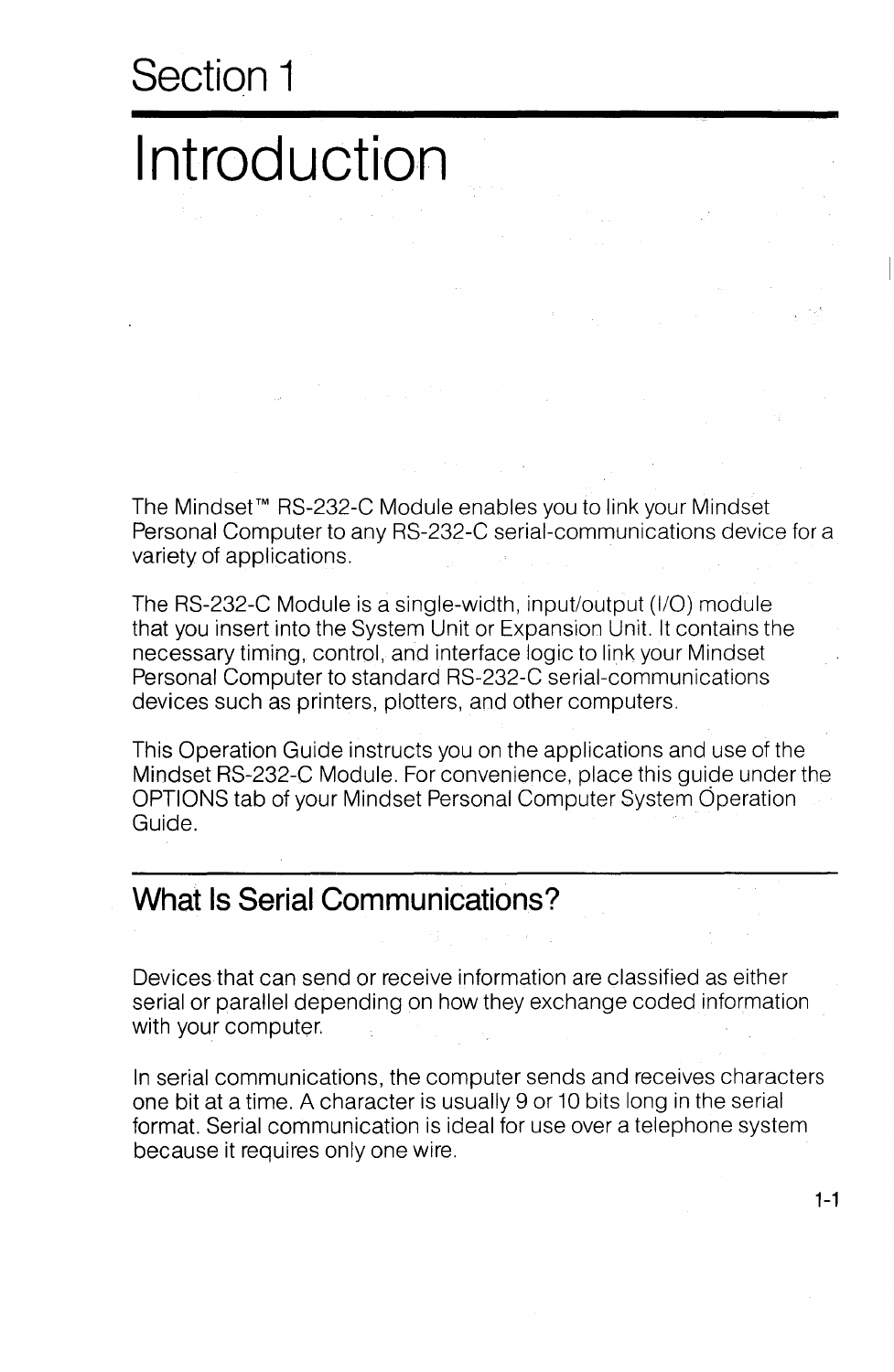**In** parallel communications, the computer sends and receives all the bits of a character simultaneously. Parallel communication can be faster than serial communication, but it requires more wires and therefore cannot be used with a telephone system. Another Mindset module, the Printer Interface Module, is designed for parallel communication.

#### **How to Use this Guide**

Including this introduction, this Operation Guide consists of four sections and an appendix.

Section 2, "Applications", lists the ways you can use the RS-232-C Module to expand your system.

Section 3, "Installation", refers you to the proper procedures for installing and removing the RS-232-C Module. This section also includes instructions for attaching a serial device cable.

Section 4, "Solving Problems", gives you information to help you diagnose problems which may occur during operation.

The appendix includes physical, electrical, and data communications specifications as well as the serial I/O connector diagram.

#### **Other Mindset Guides**

Your Mindset Personal Computer comes with an operation guide to acquaint you with your system and its operation. For your reference, the guide includes a glossary of useful computer terminology.

In addition to the RS-232-C Module, Mindset offers a number of other options for expanding your system. Each option comes with its own operation guide to show you how to use that option with your Mindset Personal Computer.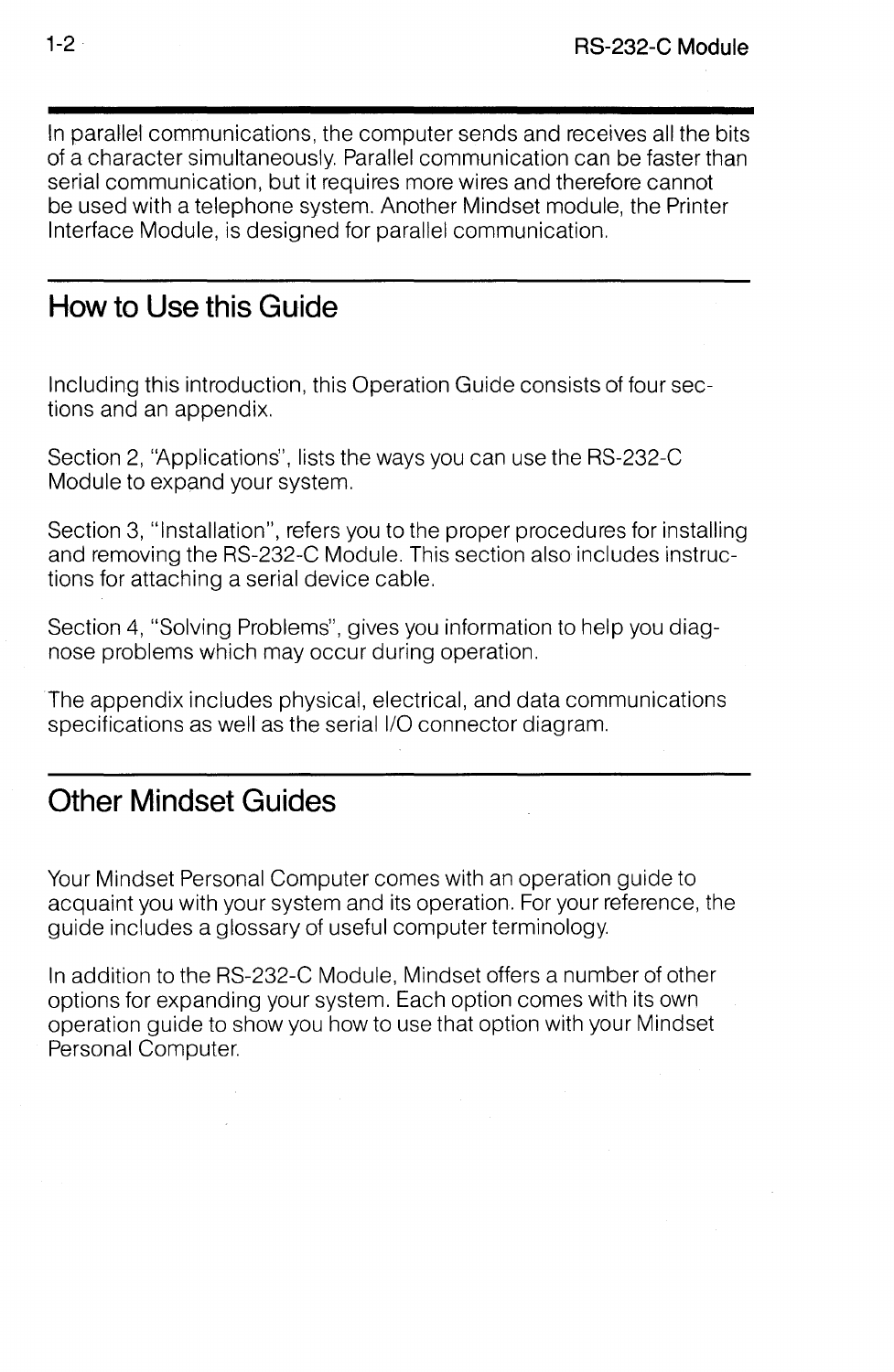### **Section 2**

## **Applications**

The RS-232-C Module links your Mindset Personal Computer to devices that use the RS-232-C serial interface standard.

#### **Linking to Printers**

Printers receive coded information from your computer and express the information as characters on paper. You then have a "hard copy" of information contained in your computer.

Printers can have either a serial or parallel interface. The Mindset RS-232-C Module provides a serial interface which meets the Electronics Industry of America (EIA) RS-232-C interface specifications. (To link your system to a parallel printer, see the operation guide included with the Mindset Printer Interface Module.)

A serial device cable connects the RS-232-C Module to a printer with an RS-232-C serial interface. Your dealer can help you choose the correct printer and device cable for your needs.

#### **Linking to Plotters**

A plotter is a device that uses one or more pens to draw graphic images on paper. Sometimes called an X-Y plotter, this unit can draw continuous lines as well as alphanumeric characters.

46 - B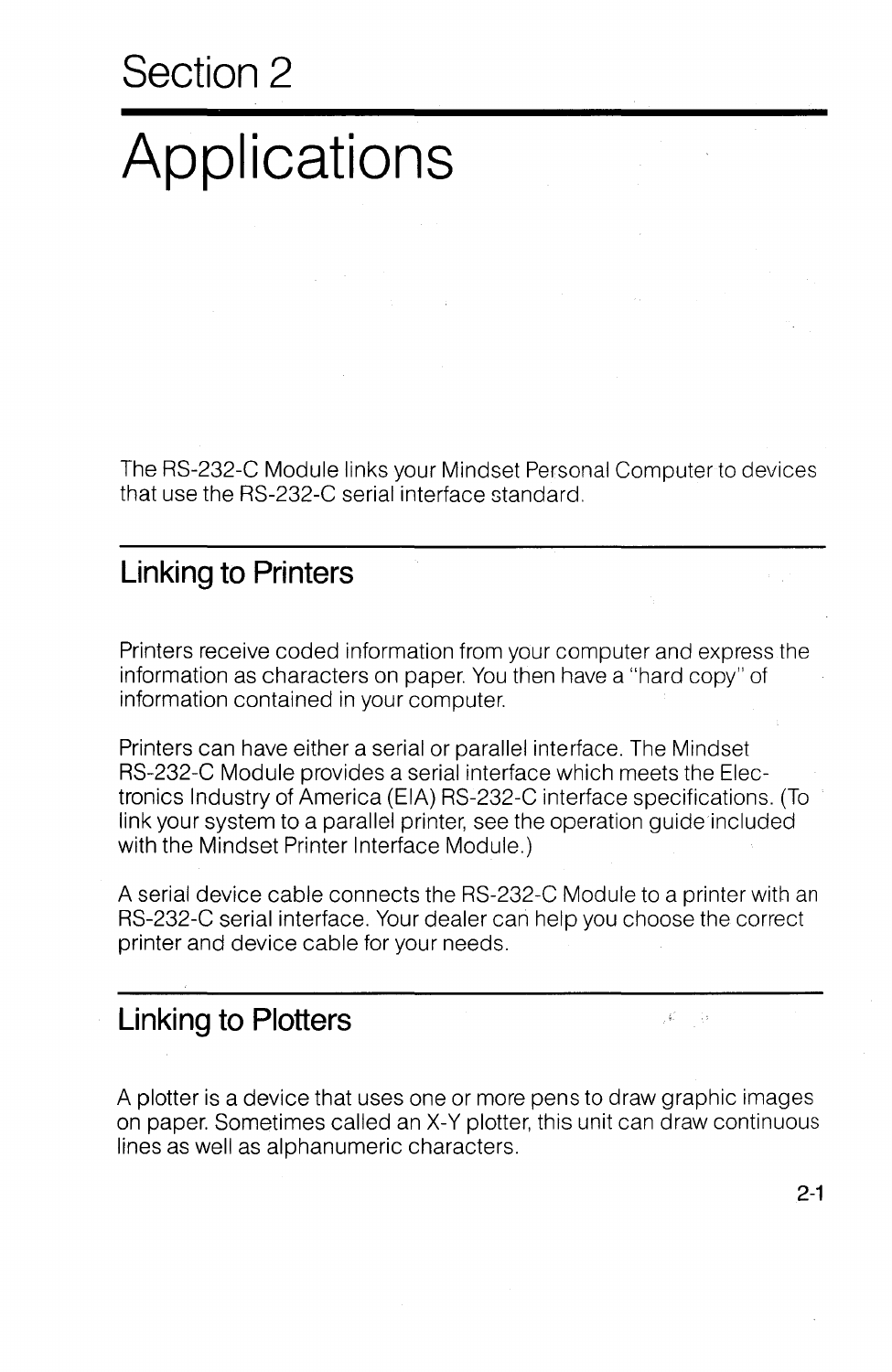Some programs which produce graphic displays can use a plotter to create hard-copy graphic output. You can use the Mindset RS-232-C Module to attach a plotter with a serial interface to your system.

Plotters which use an RS-232-C interface receive information in character form just like a printer, but they interpret the characters as commands for drawing lines. The program you select to operate a plotter must be designed for your plotter. Also, you need a serial device cable to connect the RS-232-C Module to the plotter.

Consult your dealer for the right plotter, software, and device cable for your needs.

#### **Communicating with Other Computers**

The RS-232-C Module enables you to link your Mindset Personal Computer to other computers. You can then transfer and receive information from other sources.

If two computers are in the same room, you can connect them directly together using the RS-232-C Module and an RS-232-C device cable. If the computers are more than 25 feet apart, you need a separate device called a modem. You can also use a Mindset Modem Module.

A modem takes the signals from your computer and converts them into tones that can be transferred over telephone lines. A modem at the other end of the phone line converts these tones back to signals understood by the receiving computer.

The Mindset Modem Modules combine the functions of the RS-232-C interface and an external modem. In addition, Mindset offers telecommunications software that provides many convenient features.

#### **Communicating with More Than One Device**

You can link your Mindset Personal Computer to more than one external device at a time. For example, you may want to insert I/O modules which enable you to attach both a serial and a parallel printer.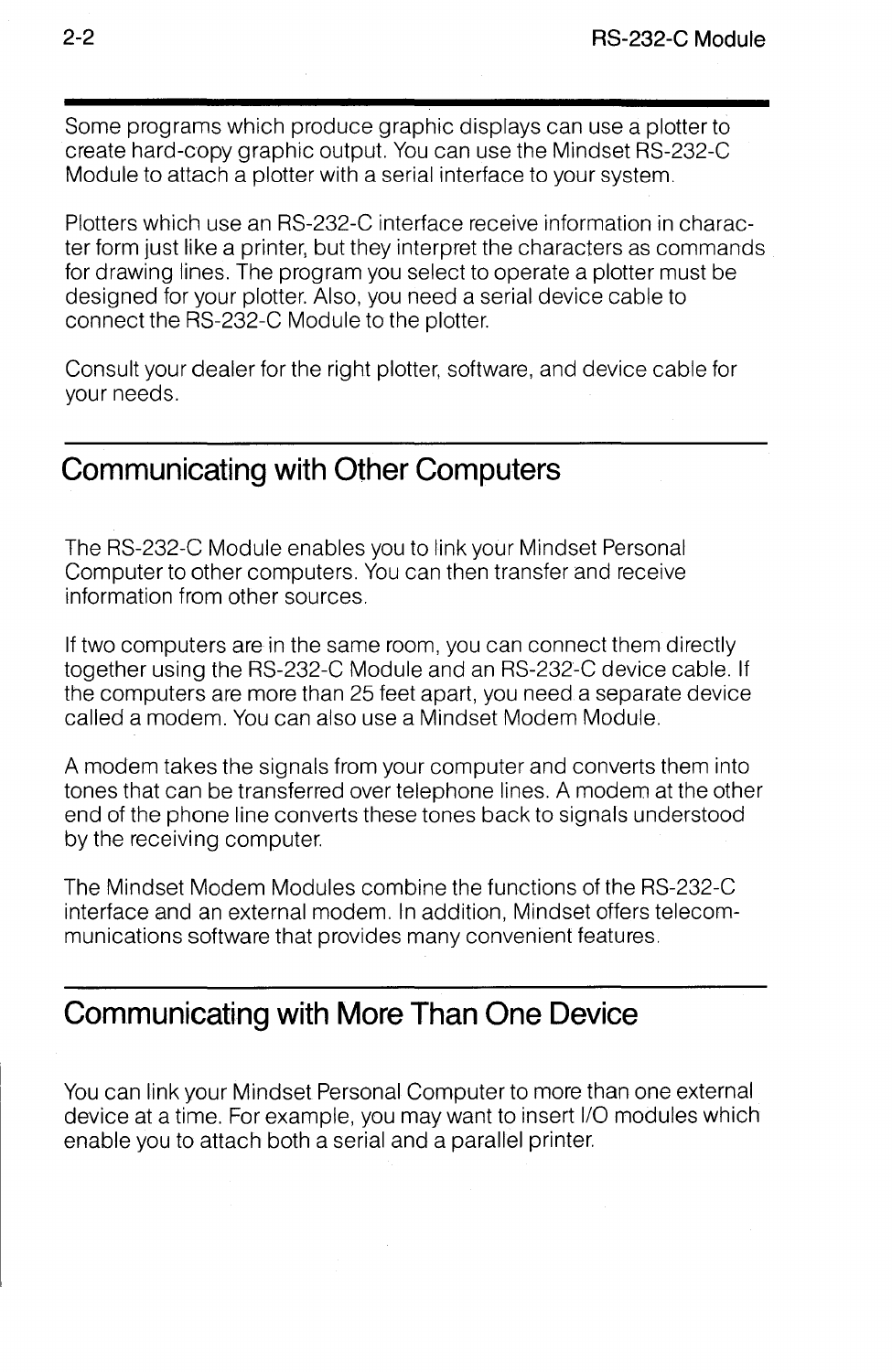When you insert the Mindset Printer Interface Module to connect a parallel printer, place it in a module port with a lower number than the port you use for the RS-232-C module. (See the operation guide included with the Printer Interface Module for a description of the module.)

Note: The PRT SCN key normally sends the screen information to the Printer Interface Module in the lowest-numbered port. However, if you have an Expansion Unit and MS ™ -DOS as part of your system, you can use the MS-DOS MODE command to reassign the output to the port for the RS-232-C module. Then you can use the PRT SCN key to print the contents of the screen on a serial printer.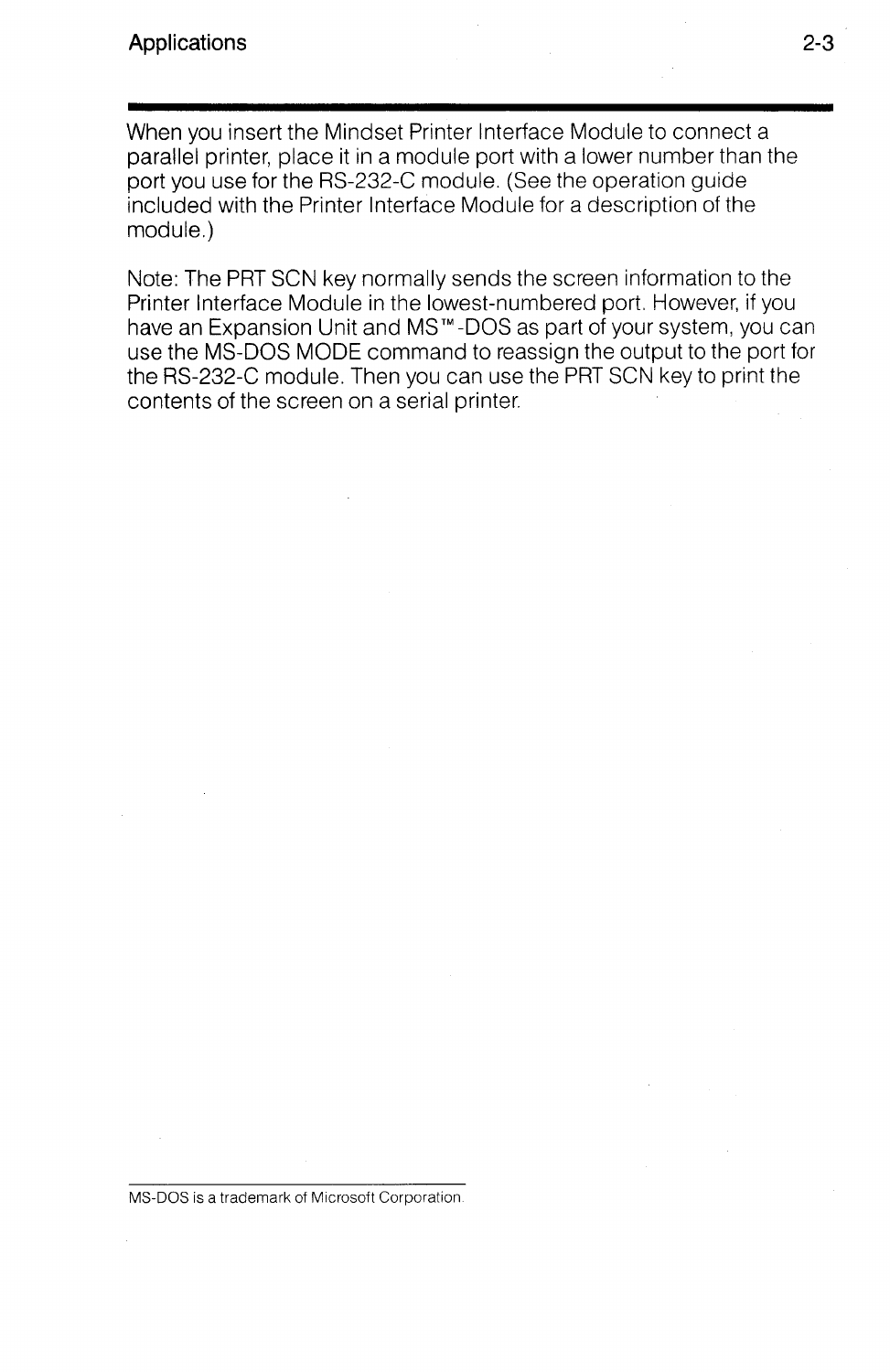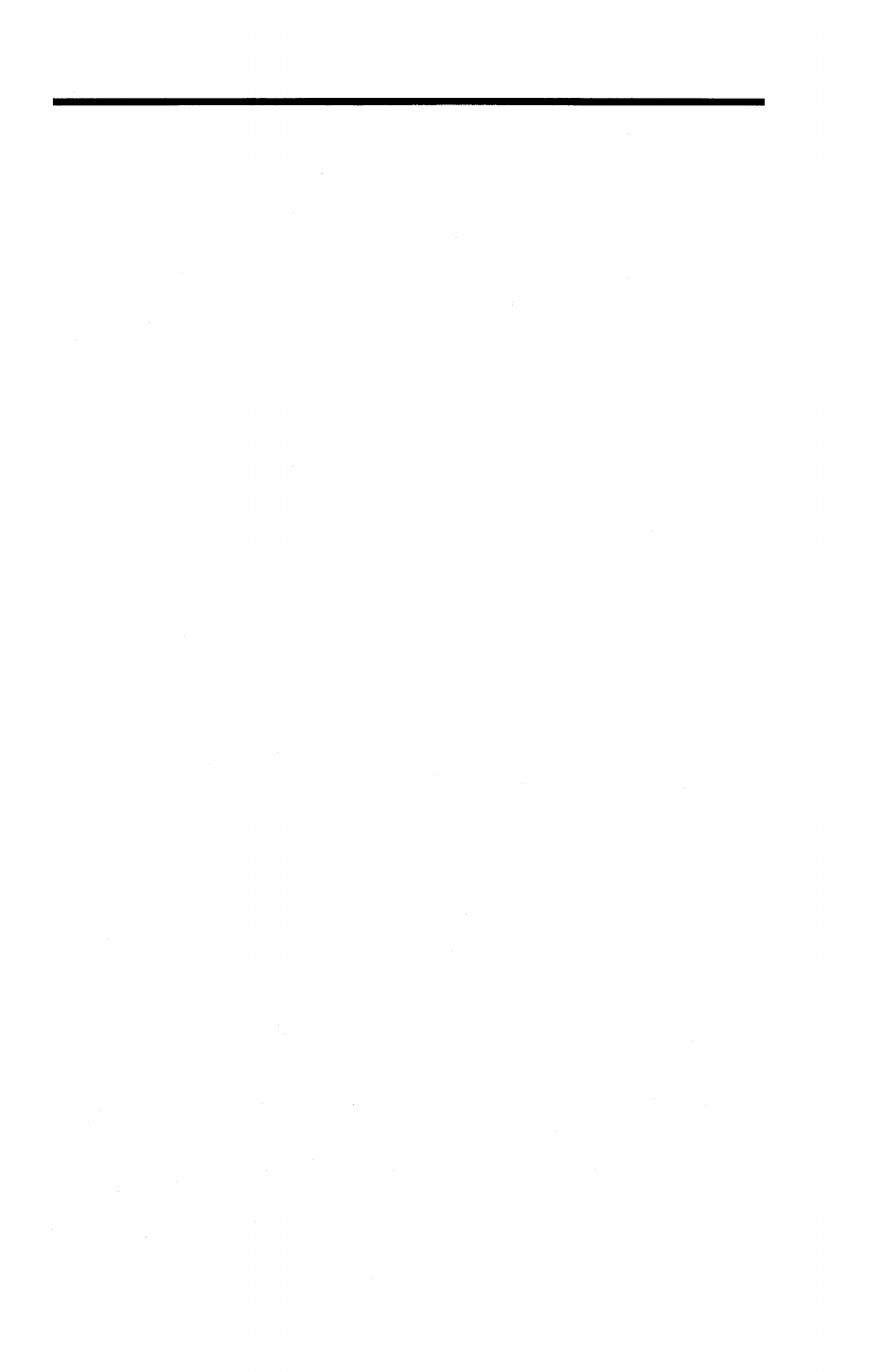### **Section 3 Installation**

Modules are easy to insert and remove. Refer to Section 7, "Enhancing Your System", in the Mindset Personal Computer System Operation Guide for these simple installation instructions.

#### **Attaching the Serial Device Cable**

To attach a cable from a serial device, follow these three steps:

1. Attach the D-shaped connector of the device cable to the connector on the rear of the RS-232-C Module (see Figure 3-1).



Figure 3-1: Attaching the serial device cable

**3-1**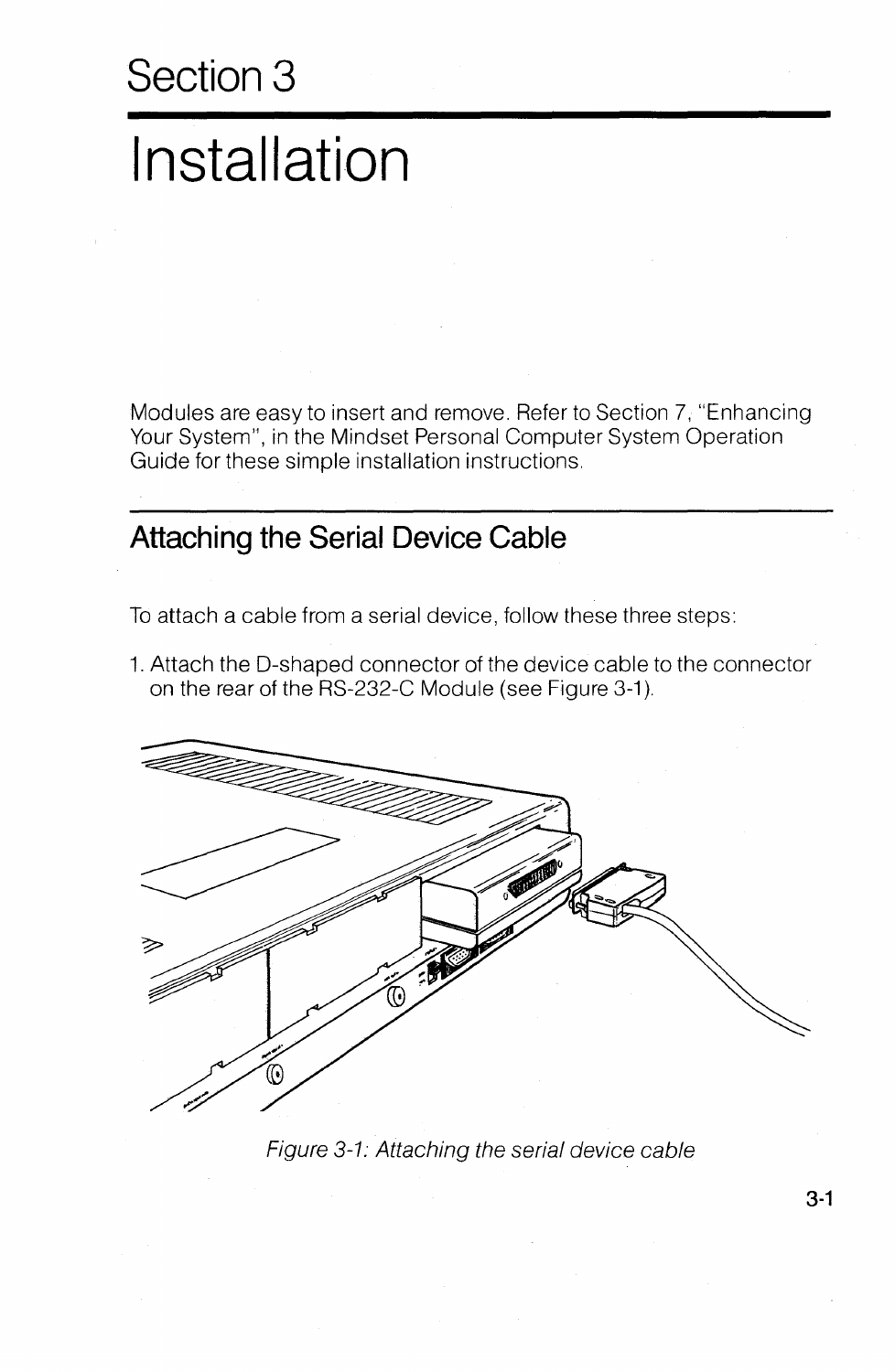- 2. Attach the other end of the device cable to the printer, plotter, modem. or other serial-interface device.
- 3. Turn on the system.

Note: Your dealer can supply you with the proper cable for the serial device that you choose, including any necessary adapters.

i.

 $\frac{d\mathcal{L}_{\text{max}}}{d\mathcal{L}_{\text{max}}}\leq \frac{d\mathcal{L}_{\text{max}}}{d\mathcal{L}_{\text{max}}},$ 

 $\label{eq:2.1} \mathcal{F}_{\text{max}} = \frac{1}{2\pi}\sum_{i=1}^{N} \frac{1}{\left(1-\frac{1}{2}\right)^{2}} \sum_{i=1}^{N} \frac{1}{\left(1-\frac{1}{2}\right)^{2}} \sum_{i=1}^{N} \frac{1}{\left(1-\frac{1}{2}\right)^{2}} \sum_{i=1}^{N} \frac{1}{\left(1-\frac{1}{2}\right)^{2}} \sum_{i=1}^{N} \frac{1}{\left(1-\frac{1}{2}\right)^{2}} \sum_{i=1}^{N} \frac{1}{\left(1-\frac{1}{2}\right)^{2}} \sum_{i=$ 

 $\mathcal{L}^{\mathcal{L}}$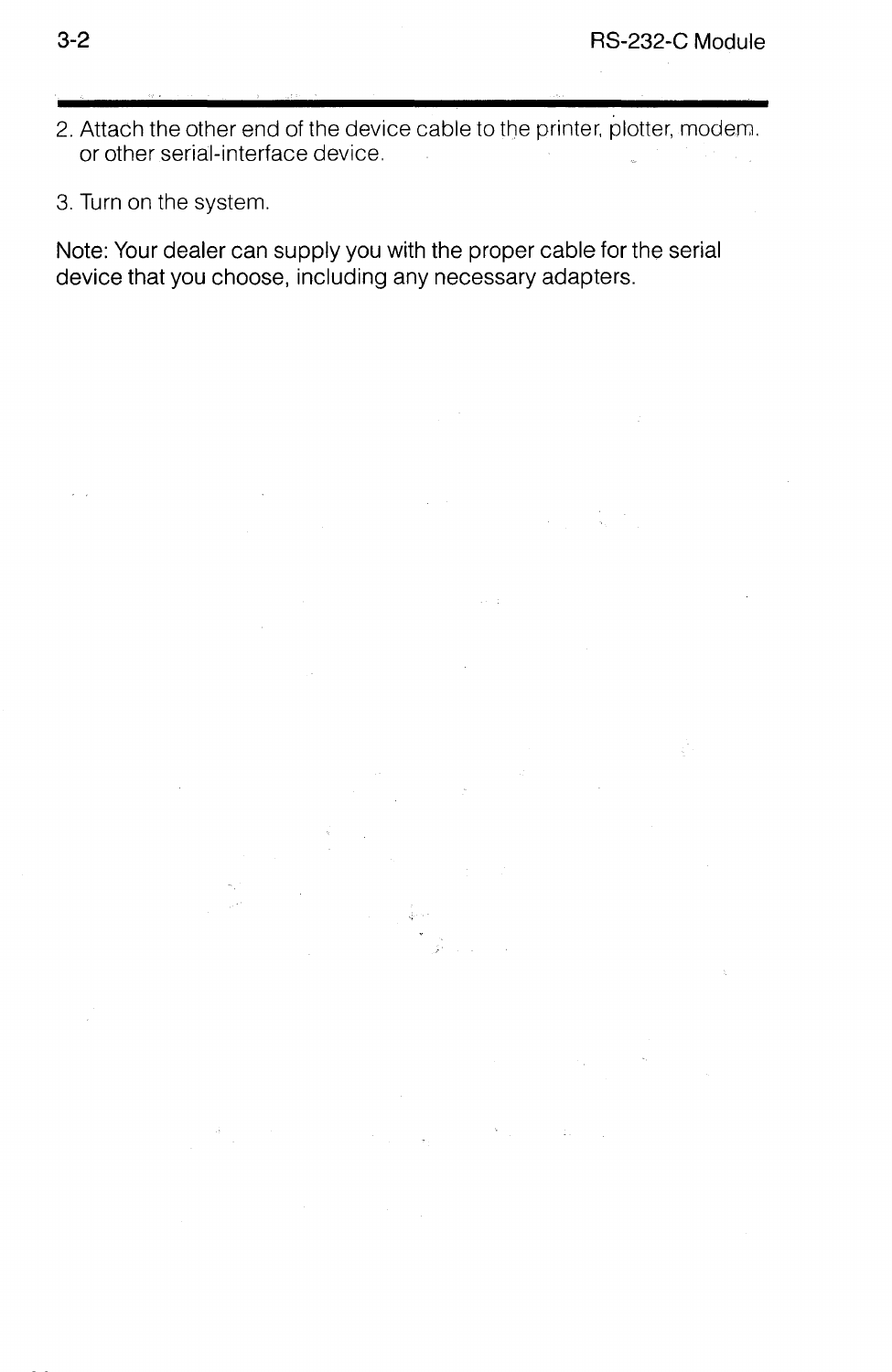### **Section 4**

## **Solving Problems**

You can perform the following troubleshooting procedures when information won't transmit through the RS-232-C Module. The operation guide supplied with your printer, plotter, or modem should also include troubleshooting techniques. If you still have problems after trying all these procedures, contact your dealer for assistance.

- 1. Check that the RS-232-C Module is pushed all the way into the module port.
- 2. Ensure that the cable connecting the RS-232-C Module to the printer or plotter is a serial device cable.
- 3. Make sure that the serial device cable connections are secure.
- 4. Check that the system is on and that the System Unit is plugged into a working power outlet.
- 5. Make sure that the printer or plotter is turned on and plugged into a working power outlet.

Note: Do not plug the printer or plotter into a switched outlet. A switched outlet could be inadvertently turned off.

6. Ensure that you have set the correct communications parameters.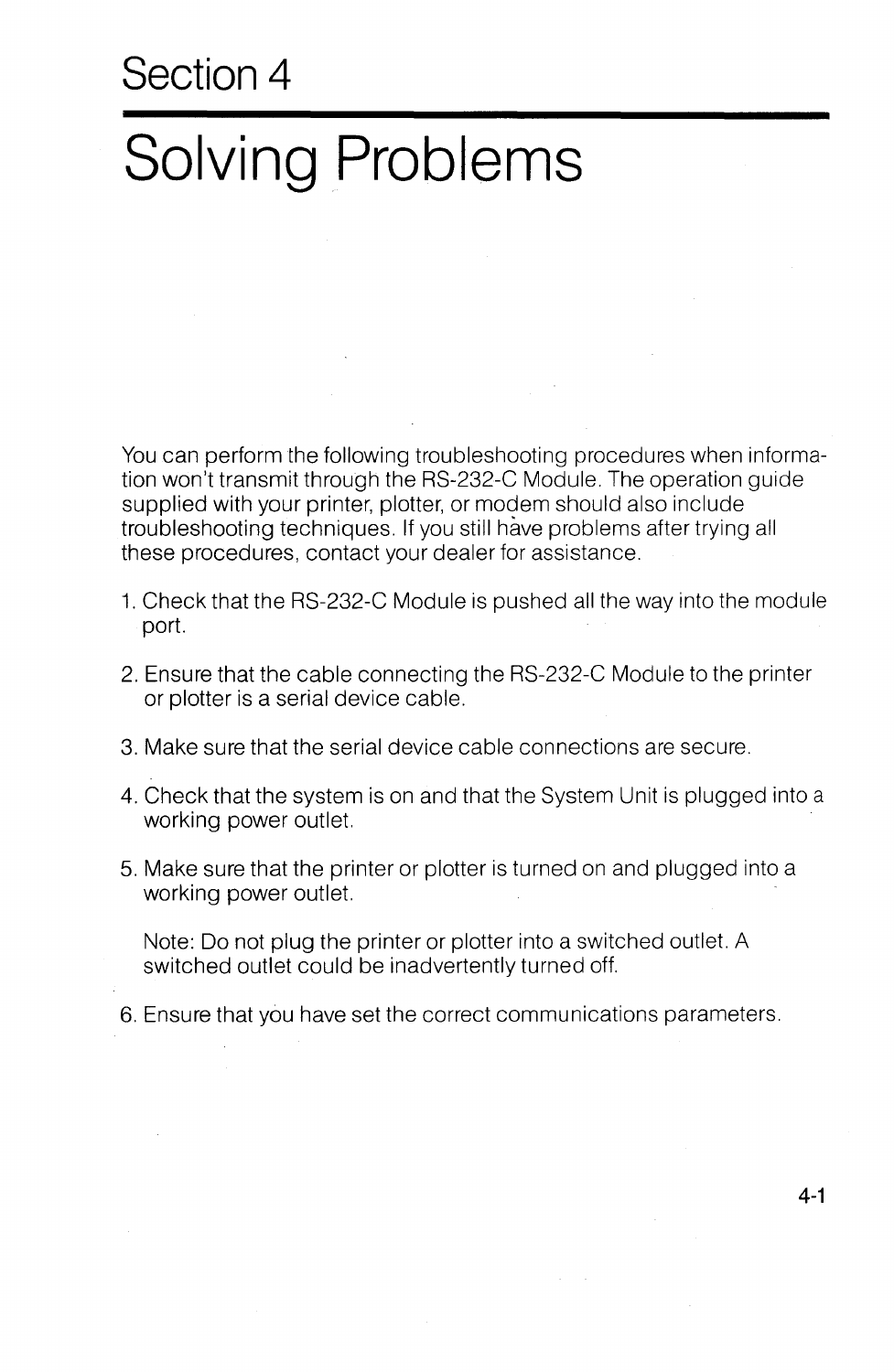I'll  $\mathcal{L}(\mathcal{L})$  and  $\mathcal{L}(\mathcal{L})$  .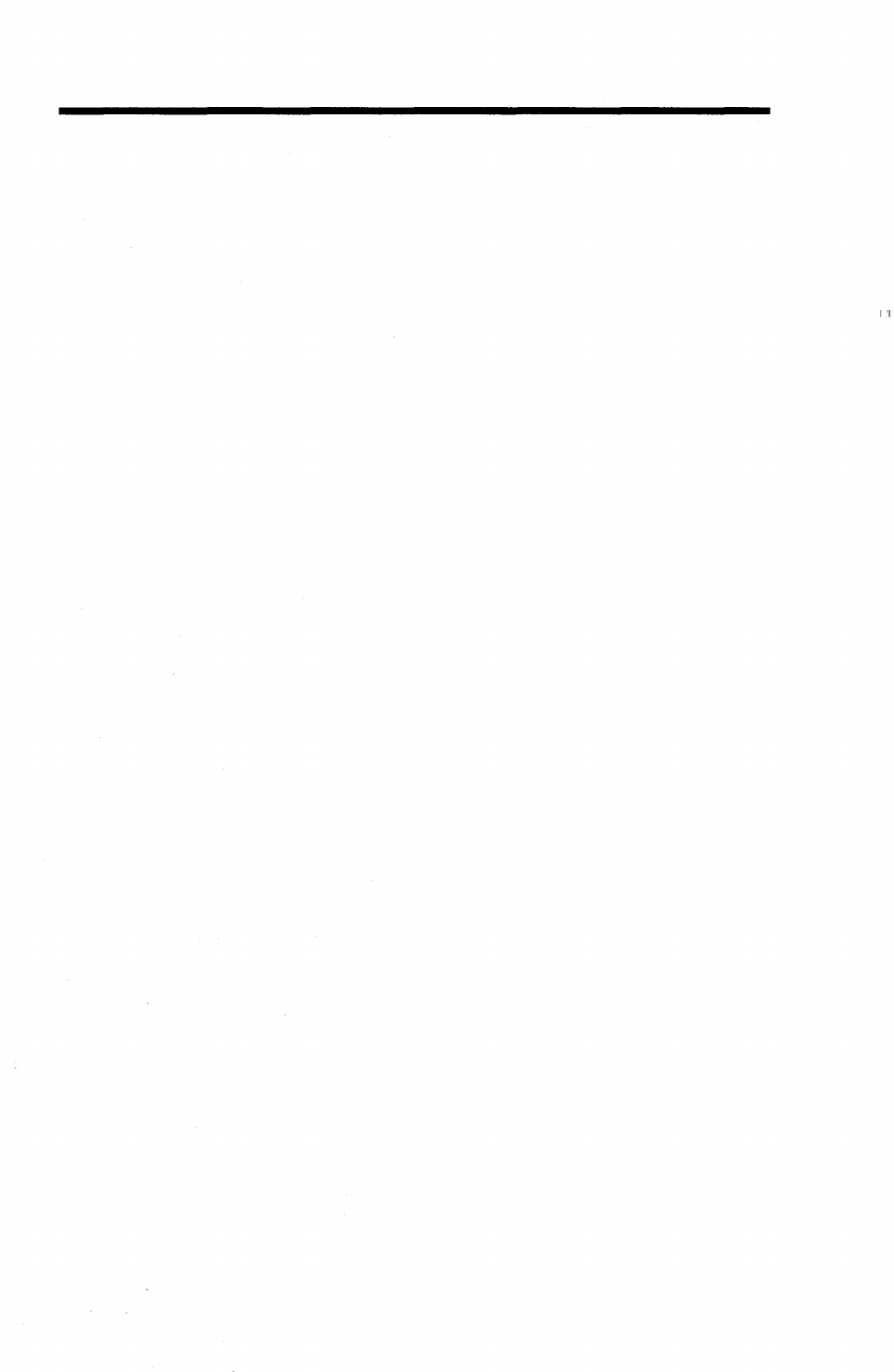## **Appendix**

# **Specif ications**

#### **Physical Characteristics**

**Width** Length **Height Weight** 

4.1 inches 3.1 inches 1.1 inches Approximately 4.0 ounces

#### **Electrical Specifications**

Output signal levels

 $\pm$  12 volts DC

#### **Data Communications**

Data format

Modem-control operation

Error detection

Data transmission speed

Asynchronous serial communications

Full duplex, double-buffered transmitter, automatic break detection and handling

Parity, overrun, and framing

50 to 9600 bits per second

**A-1**